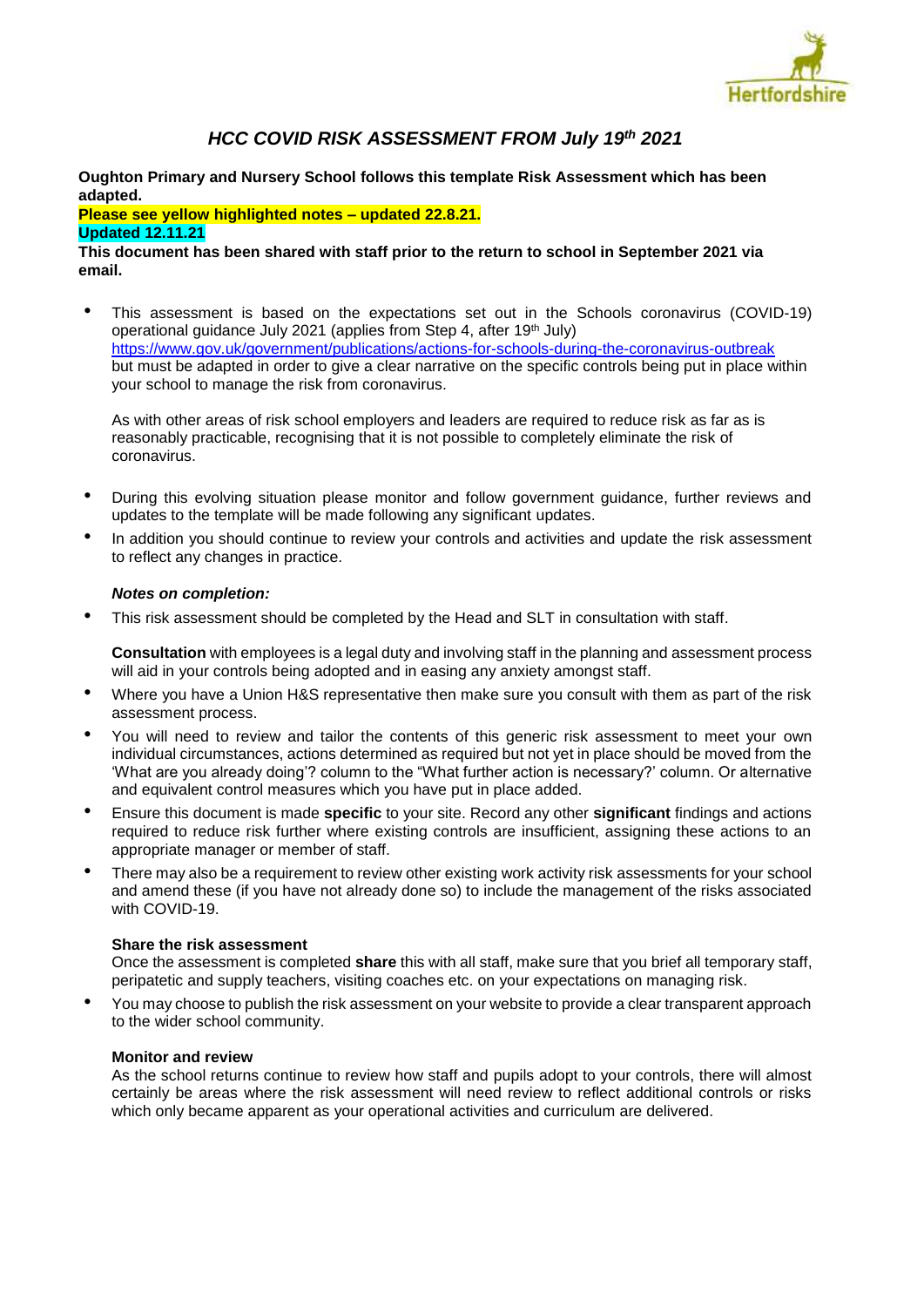*Review and tailor the contents of this generic risk assessment to meet your school's individual circumstances, actions determined as required but not yet in place should be moved*  from the 'What are you already doing'? column to the "What further action is necessary?' column. Record any other **significant** findings and actions required to reduce risk further *where existing controls are insufficient, assigning these actions to an appropriate manager or member of staff.* 

| <b>IRISK ASSESSMENT FOR:</b><br>School activities during COVID 19<br>outbreak - After July 19th 2021 |                                           | <b>Hertfordshire</b>               |
|------------------------------------------------------------------------------------------------------|-------------------------------------------|------------------------------------|
| <b>Establishment: Oughton Primary and Nursery</b><br><b>School</b>                                   | Assessment by: Lisa Clayton (Headteacher) | Date: 22 <sup>nd</sup> August 2021 |
| <b>Risk assessment number/ref:</b><br>(add your own if so desired): RA-001                           | <b>Manager Approval: As above</b>         | Date: As above                     |

Rev 15: revised to reflect move to Step 4 from July 19<sup>th</sup> and Schools Operational Guidance **[Actions for schools during the coronavirus outbreak -](https://www.gov.uk/government/publications/actions-for-schools-during-the-coronavirus-outbreak) GOV.UK (www.gov.uk)** 

**10/8/21** link to Herts Music Service updated, new edition of CIBSE ventilation guidance referenced

| What are the<br>hazards?                                                                                                                                                                                                                                                    | Who might<br>be harmed<br>and how?                                       | What are you already doing?                                                                                                                                                                                                                                                                                                                                                                                                                                                                                                                                                                                                                                                                                                                                                                                                                                                | What further action is<br>necessary?                                                                                                                                           | <b>Action</b><br>by who?                                 | <b>Action Done</b><br>by<br>when? |  |
|-----------------------------------------------------------------------------------------------------------------------------------------------------------------------------------------------------------------------------------------------------------------------------|--------------------------------------------------------------------------|----------------------------------------------------------------------------------------------------------------------------------------------------------------------------------------------------------------------------------------------------------------------------------------------------------------------------------------------------------------------------------------------------------------------------------------------------------------------------------------------------------------------------------------------------------------------------------------------------------------------------------------------------------------------------------------------------------------------------------------------------------------------------------------------------------------------------------------------------------------------------|--------------------------------------------------------------------------------------------------------------------------------------------------------------------------------|----------------------------------------------------------|-----------------------------------|--|
| Individual risk<br>factors meaning<br>staff / pupils more<br>vulnerable to<br>COVID-19<br><b>Clinically</b><br>extremely<br>vulnerable (CEV)<br>pupils and<br>staff<br><b>Shielding for</b><br><b>CEV</b><br><b>individuals</b><br>paused<br>on 1 <sup>st</sup> April 2021. | Staff.<br>pupils / wider<br>contacts<br>Spread of<br>COVID <sub>19</sub> | <b>Pupils</b><br>Those CEV pupils unable to attend school because they are under specialist<br>care and following specific clinical advice (e.g. a letter from their<br>consultant/GP<br>stating they should refrain from attending school) will be provided with remote<br>education. At Oughton, this is through Microsoft Teams. Parents informed via<br>letters.<br>Existing individual health care plans in place for pupils to be reviewed.<br>Clear message sent to parents that pupils should not be sent into school if<br>unwell for both Covid-19 and any other illnesses/symptoms.<br><b>Staff</b><br>Individuals classed as clinically extremely vulnerable to have a risk<br>assessment undertaken on their role. Individual Risk Assessments for<br>pregnant staff to be updated.<br>School to discuss arrangements / concerns with individuals and provide | From 1 <sup>st</sup> April CEV staff were able to<br>return to the workplace. Individual risk<br>assessments for CEV staff to be<br>reviewed if they cannot work from<br>home. | <b>Head to</b><br>update<br>with<br>individual<br>staff. | <b>Sept</b><br>2021               |  |
|                                                                                                                                                                                                                                                                             |                                                                          |                                                                                                                                                                                                                                                                                                                                                                                                                                                                                                                                                                                                                                                                                                                                                                                                                                                                            |                                                                                                                                                                                |                                                          |                                   |  |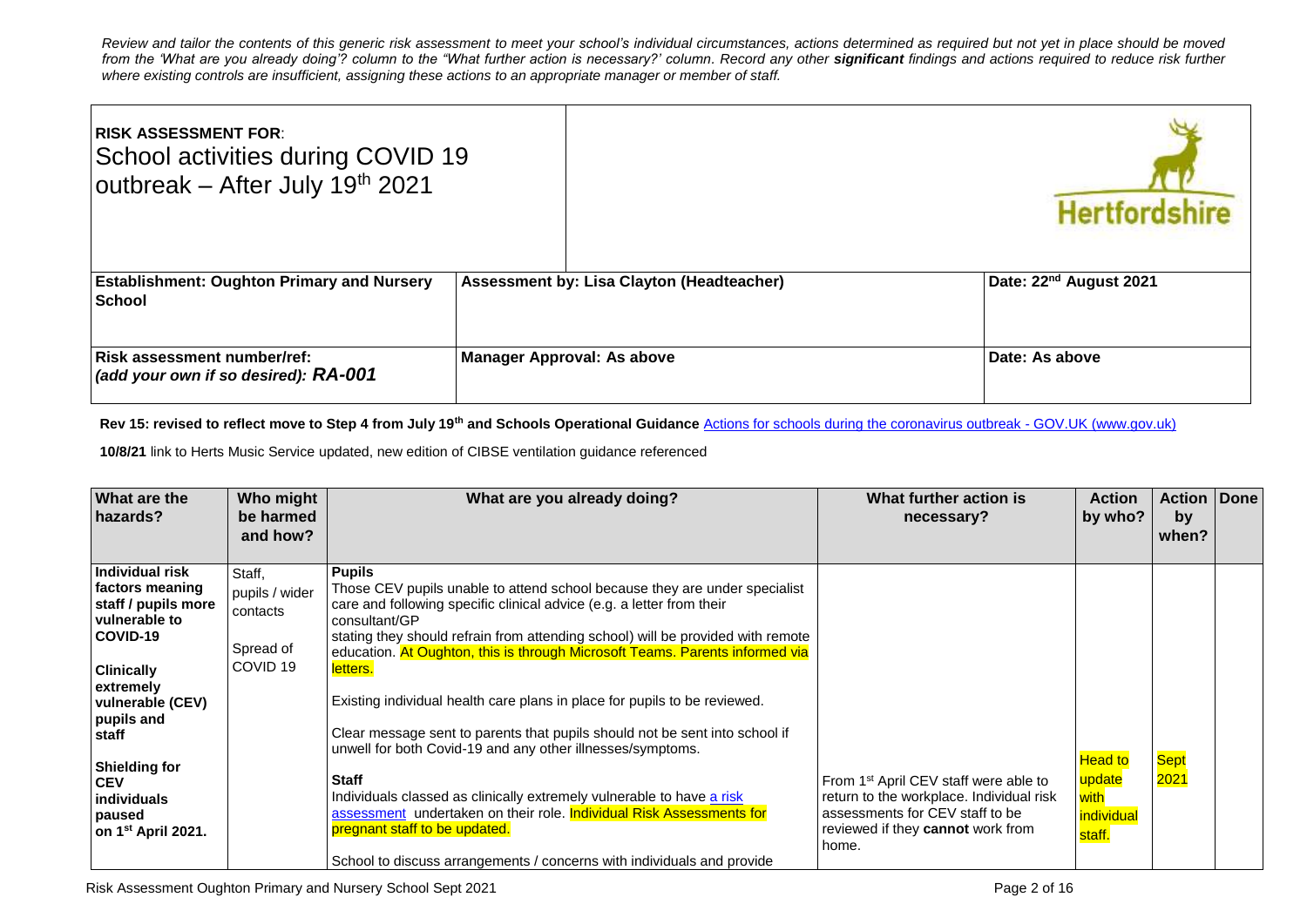| <b>What are the</b><br>hazards?                                                              | Who might<br>be harmed<br>and how?                                       | What are you already doing?                                                                                                                                                                                                                                                                                                                                                                                                                                                                                                                                                                                                                                                                                                                                                                                                                                                                                                                                                                                                                 | What further action is<br>necessary?                                                                                                                                                                                                                                                                                                                                                        | <b>Action</b><br>by who? | <b>Action Done</b><br>by<br>when? |  |
|----------------------------------------------------------------------------------------------|--------------------------------------------------------------------------|---------------------------------------------------------------------------------------------------------------------------------------------------------------------------------------------------------------------------------------------------------------------------------------------------------------------------------------------------------------------------------------------------------------------------------------------------------------------------------------------------------------------------------------------------------------------------------------------------------------------------------------------------------------------------------------------------------------------------------------------------------------------------------------------------------------------------------------------------------------------------------------------------------------------------------------------------------------------------------------------------------------------------------------------|---------------------------------------------------------------------------------------------------------------------------------------------------------------------------------------------------------------------------------------------------------------------------------------------------------------------------------------------------------------------------------------------|--------------------------|-----------------------------------|--|
|                                                                                              |                                                                          | assurance of controls in place (i.e. hand washing, enhanced cleaning,<br>ventilation, managing confirmed / suspected cases, LFD testing) and through<br>the risk assessment process determine if any additional measures are<br>required.<br>This should consider if these staff are able to work from home or in areas /<br>roles where limiting close contact is easier.<br>See https://www.gov.uk/government/publications/guidance-on-shielding-and-<br>protecting-extremely-vulnerable-persons-from-covid-19<br>Protect vulnerable workers - Working safely during the coronavirus (COVID-<br>19) pandemic (hse.gov.uk)<br>Nationally every adult has been offered a first vaccine and the opportunity for<br>two doses by mid-September.<br><b>Asymptomatic testing (LFD testing)</b><br>Testing remains voluntary but strongly encouraged. Staff to test x2 weekly on<br>return to school and keep school informed of results.                                                                                                        | In the event of an individual following<br>specific clinical<br>advice (e.g. a letter from their<br>consultant/GP stating they should<br>refrain from attending the workplace) it<br>is strongly recommended that Schools<br>contact their HR Advisor.<br>COVID-19 booster vaccines to the most<br>vulnerable, starting from September<br>2021<br>Encourage vaccine take up (both<br>doses) |                          |                                   |  |
| <b>School occupants</b><br>coming into<br>contact with those<br>with Coronavirus<br>symptoms | Staff,<br>pupils / wider<br>contacts<br>Spread of<br>COVID <sub>19</sub> | School community clear on symptoms of coronavirus: a high temperature, a<br>new continuous cough or a loss of, or change, in their normal sense of taste<br>or smell.<br>Stay at home: guidance for households with possible or confirmed<br>coronavirus (COVID-19) infection followed.<br>These expectations have been communicated to all. Newsletters / ParentMail<br>messages - Parents / staff.<br>Arrangements in place to ensure symptomatic staff / pupils do not return until<br>isolation period has passed or negative test result confirmed.<br>Continued use of Pink Attendance Sheet in Office to track any child absent<br>from school Covid-19 related.<br>No symptomatic individuals to present on site.<br>In the event of a suspected case whilst working on site<br>Ensure SLT / Head are notified.<br>Individual goes home immediately (if awaiting collection by their parent,<br>isolate child in a room behind a closed door, or an area away from others<br>(2M), open a window for ventilation) and self-isolate. |                                                                                                                                                                                                                                                                                                                                                                                             |                          |                                   |  |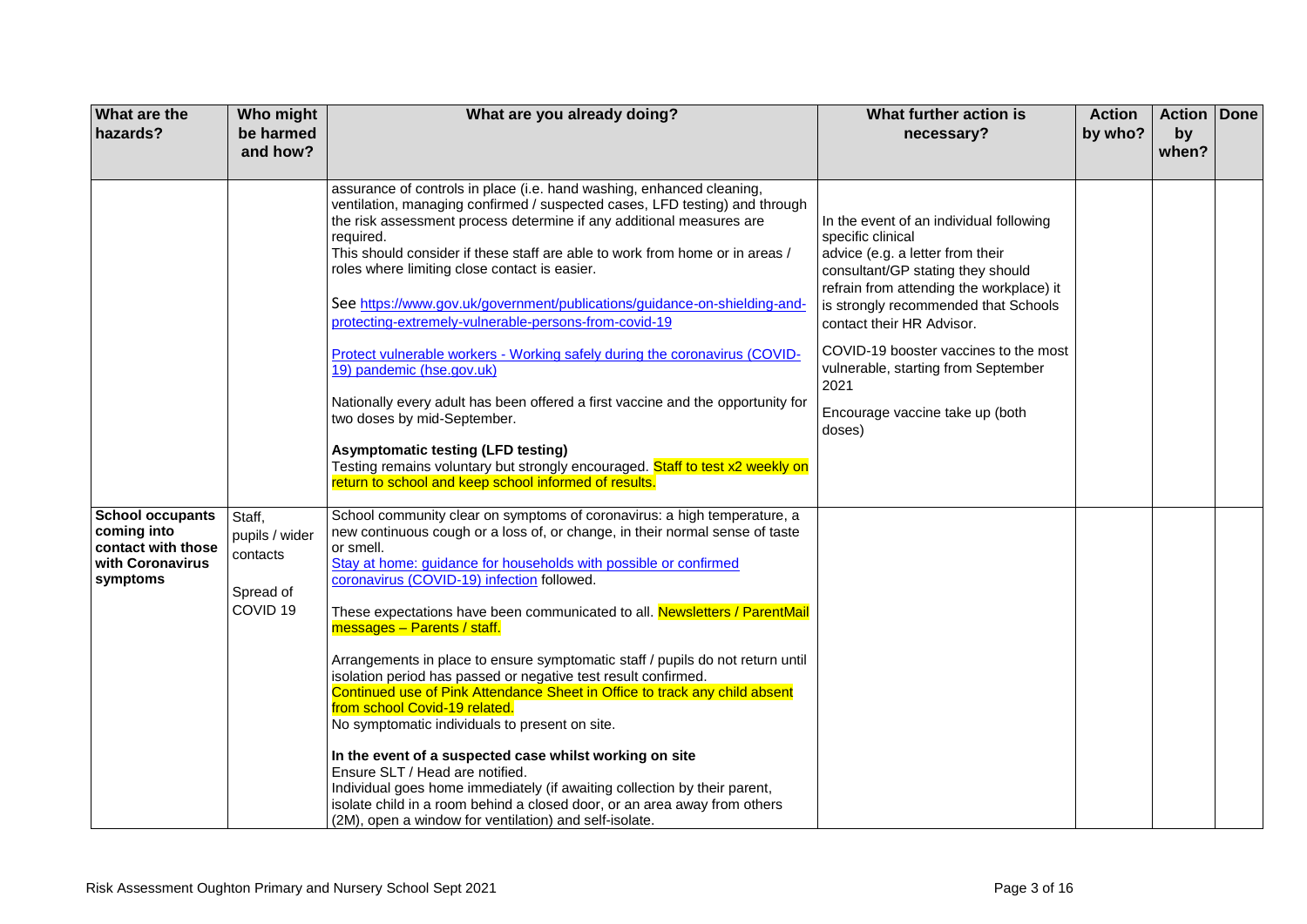| What are the<br>hazards?                                                                     | Who might<br>be harmed<br>and how?                                       | What are you already doing?                                                                                                                                                                                                                                                                                                                                                                                                                                                                                                                                                                                                                                                                                                                                                                                                                                                                                                                                                                                                                                                                                                                                                                                                                                                                                                                                                                                                                                                                                                                                                              | What further action is<br>necessary?                                                                                                                                                                                                                                                                                           | <b>Action</b><br>by who? | <b>Action</b><br>by<br>when? | Done |
|----------------------------------------------------------------------------------------------|--------------------------------------------------------------------------|------------------------------------------------------------------------------------------------------------------------------------------------------------------------------------------------------------------------------------------------------------------------------------------------------------------------------------------------------------------------------------------------------------------------------------------------------------------------------------------------------------------------------------------------------------------------------------------------------------------------------------------------------------------------------------------------------------------------------------------------------------------------------------------------------------------------------------------------------------------------------------------------------------------------------------------------------------------------------------------------------------------------------------------------------------------------------------------------------------------------------------------------------------------------------------------------------------------------------------------------------------------------------------------------------------------------------------------------------------------------------------------------------------------------------------------------------------------------------------------------------------------------------------------------------------------------------------------|--------------------------------------------------------------------------------------------------------------------------------------------------------------------------------------------------------------------------------------------------------------------------------------------------------------------------------|--------------------------|------------------------------|------|
| <b>School occupants</b><br>coming into<br>contact with those<br>with Coronavirus<br>symptoms | Staff,<br>pupils / wider<br>contacts<br>Spread of<br>COVID <sub>19</sub> | School staff supervising the child while they await collection should wear PPE<br>(a fluid resistant surgical mask, type IIR) if close contact is necessary.<br>If direct care (such as for a very young child or a child with complex needs) is<br>required then staff giving care to wear a fluid resistant surgical mask (type<br>IIR), disposable apron and gloves.<br>Clear message to parents that if a student is unwell at school they are to be<br>sent home or collected immediately. Oughton letters / Newsletters.<br>Anyone who has had contact with those with symptoms to wash hands<br>thoroughly.<br>All areas occupied and equipment used by the affected person are to be<br>thoroughly cleaned and disinfected (see PHE cleaning advice<br>https://www.gov.uk/government/publications/covid-19-decontamination-in-<br>non-healthcare-settings<br>Pupils, staff and other adults should follow public health advice on When to<br>self-isolate and what to do - Coronavirus (COVID-19) - NHS (www.nhs.uk)<br><b>Testing</b><br>Staff / pupils who develop symptoms should be PCR tested. Testing is most<br>sensitive within 3 days of symptoms developing. Guidelines on who can get<br>tested and how to arrange for a test can be found in the COVID-19: getting<br>tested guidance.<br>Tests can be booked online through the NHS website<br>https://www.nhs.uk/conditions/coronavirus-covid-19/testing-and-tracing/<br>Direct link is https://self-referral.test-for-<br>coronavirus.service.gov.uk/antigen/name or call 119 if they have no internet<br>access. | Staff and pupils who are tested for<br>Covid-19 to inform the school of result<br>and date of test.<br>A positive PCR test will still require self-<br>isolation regardless of vaccination<br>status or age.<br>Additional PCR kits able to be ordered<br>via https://request-testing.test-for-<br>coronavirus.service.gov.uk/ |                          |                              |      |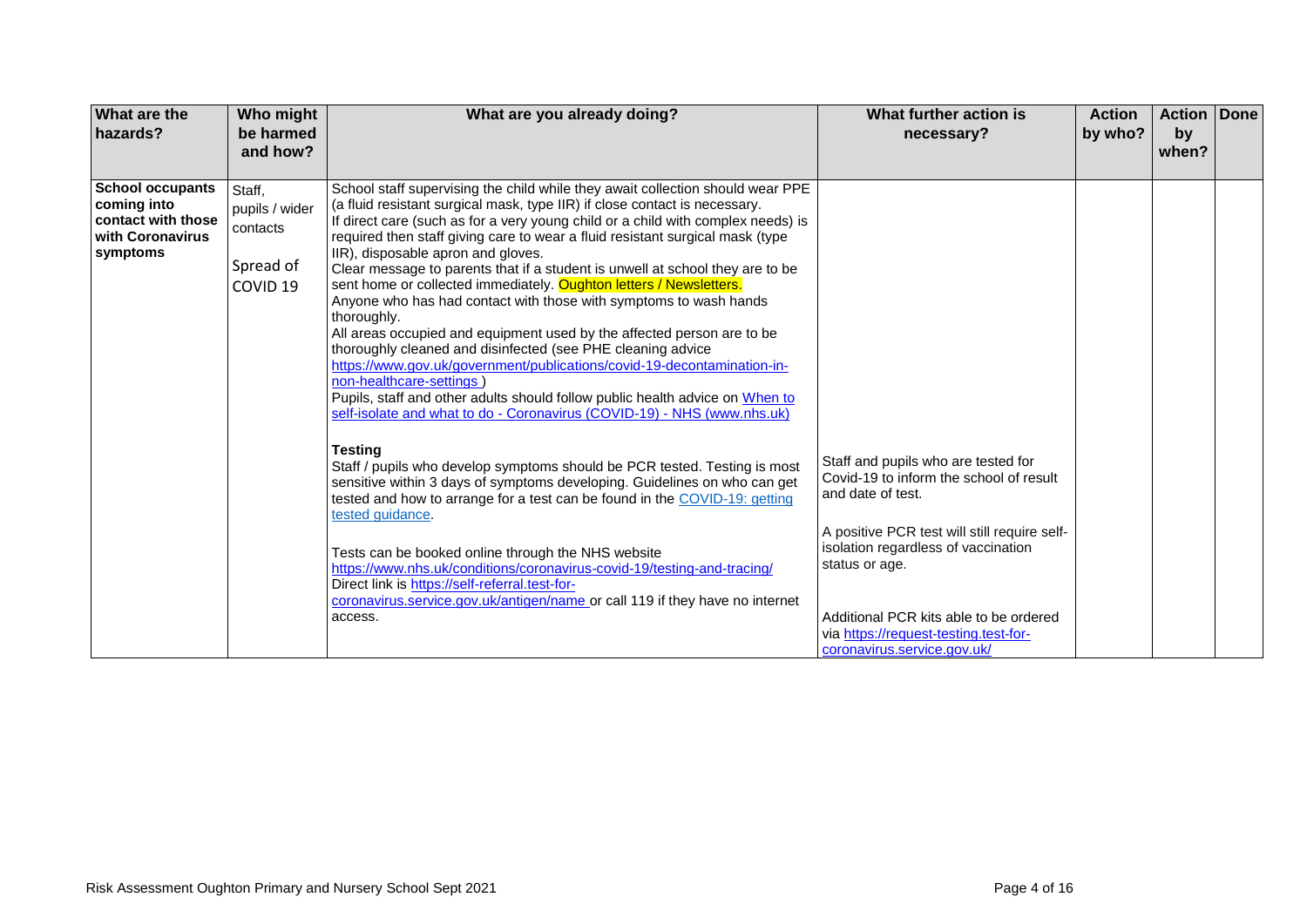| What are the<br>hazards? | Who might<br>be harmed<br>and how? | What are you already doing?                                                                                                                                                                                                                                                                                                                                                                                                                                                                                                                                                                                                                                                                                                                                                                                                                                                                                                                                                                                                                                                                                          | What further action is<br>necessary?                                                                                                                                                                                                                                                                            | <b>Action</b><br>by who? | <b>Action   Done</b><br>by<br>when? |  |
|--------------------------|------------------------------------|----------------------------------------------------------------------------------------------------------------------------------------------------------------------------------------------------------------------------------------------------------------------------------------------------------------------------------------------------------------------------------------------------------------------------------------------------------------------------------------------------------------------------------------------------------------------------------------------------------------------------------------------------------------------------------------------------------------------------------------------------------------------------------------------------------------------------------------------------------------------------------------------------------------------------------------------------------------------------------------------------------------------------------------------------------------------------------------------------------------------|-----------------------------------------------------------------------------------------------------------------------------------------------------------------------------------------------------------------------------------------------------------------------------------------------------------------|--------------------------|-------------------------------------|--|
|                          |                                    | Schools were initially provided with 10 PCR home testing kits which can be<br>provided in the exceptional circumstance that you believe an individual may<br>have barriers to accessing testing elsewhere. See<br>https://www.gov.uk/government/publications/coronavirus-covid-19-home-test-<br>kits-for-schools-and-fe-providers. Kits are not be given directly to children,<br>only to adults over the age of 18 or a child's parent or carer.<br>Positive case in school setting<br>Those affected self-isolate and do not return to school until the end of self-<br>isolation period.<br>See case reporting protocol / flowchart for schools<br>https://thegrid.org.uk/covid-19/key-documents-for-schools<br>COVID.EYSEducation@hertfordshire.gov.uk<br>From 19th July NHS T&T will undertake contact tracing<br><b>Asymptomatic testing (LFD testing)</b> Testing remains voluntary but strongly<br>encouraged at Oughton.<br>Primary age pupils are not tested with LFDs<br>School staff should keep on testing twice a week even if fully vaccinated.<br>See separate Lateral flow testing risk assessment. | From 16 <sup>th</sup> August 2021 all under 18's<br>and those adults who have been fully<br>vaccinated will be exempt from self-<br>isolation if a contact of a positive case.<br>Close contacts should take a PCR test<br>and only need to isolate if they test<br>positive or develop symptoms<br>themselves. |                          |                                     |  |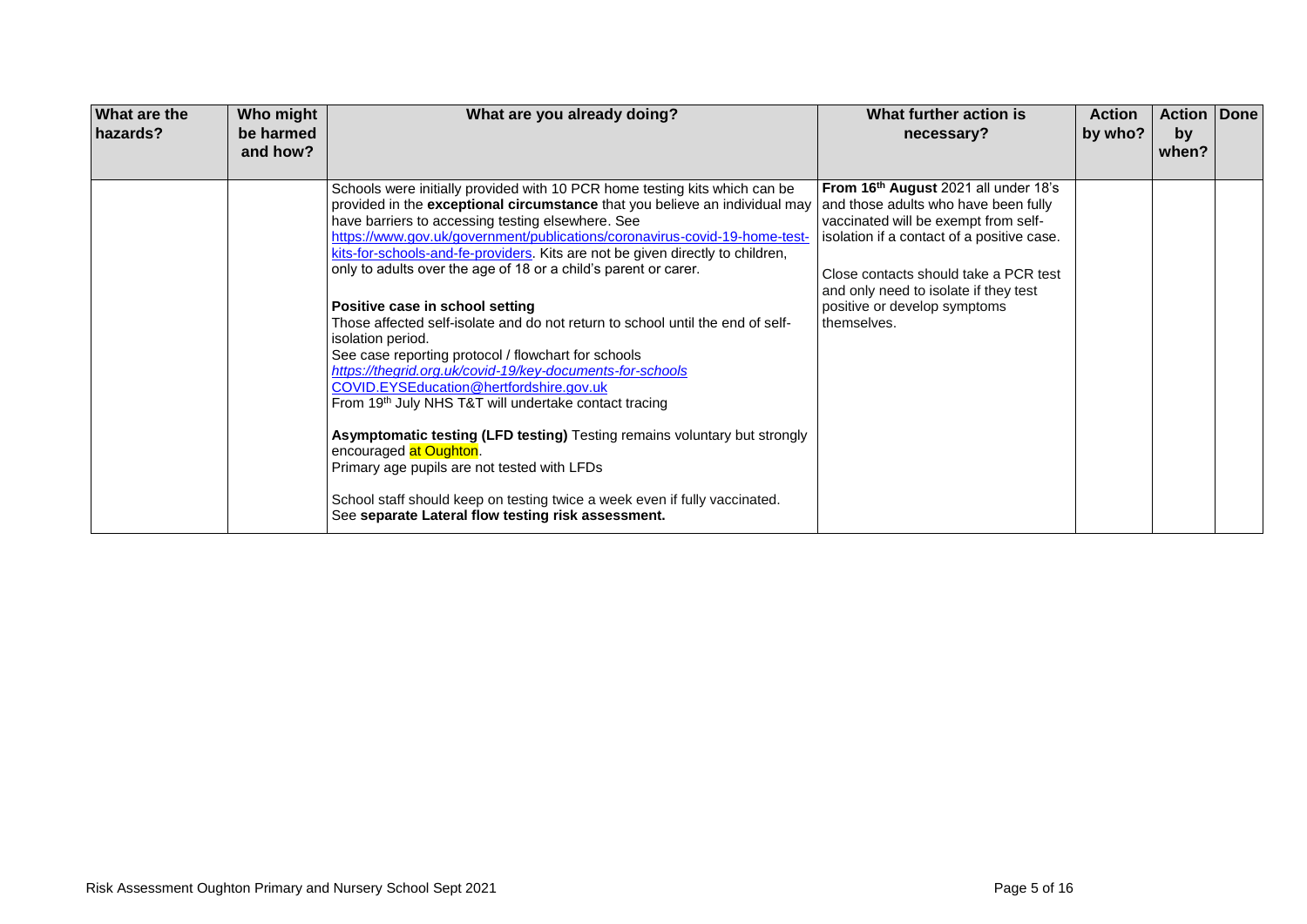| What are the<br>hazards?                                                                                         | Who might<br>be harmed<br>and how?                                       | What are you already doing?                                                                                                                                                                                                                                                                                                                                                                                                                                                                                                                                                                                                                                                                                                                                                                                                                                                                                                                                                                                                                                                                                                                                                                                                                                                                                                                                                          | What further action is<br>necessary? | <b>Action</b><br>by who? | Action Done<br>by<br>when? |  |
|------------------------------------------------------------------------------------------------------------------|--------------------------------------------------------------------------|--------------------------------------------------------------------------------------------------------------------------------------------------------------------------------------------------------------------------------------------------------------------------------------------------------------------------------------------------------------------------------------------------------------------------------------------------------------------------------------------------------------------------------------------------------------------------------------------------------------------------------------------------------------------------------------------------------------------------------------------------------------------------------------------------------------------------------------------------------------------------------------------------------------------------------------------------------------------------------------------------------------------------------------------------------------------------------------------------------------------------------------------------------------------------------------------------------------------------------------------------------------------------------------------------------------------------------------------------------------------------------------|--------------------------------------|--------------------------|----------------------------|--|
| General<br><b>Transmission of</b><br>COVID-19<br>Ineffective hygiene<br>protocols                                | Staff,<br>pupils / wider<br>contacts<br>Spread of<br>COVID <sub>19</sub> | <b>Hand Hygiene</b><br>Welfare facilities are provided which contain suitable levels of soap and paper<br>towels.<br>All persons to wash hands with soap and water regularly and thoroughly, for<br>at least 20 seconds. Hand washing technique to be adopted as directed by<br>NHS guidance posters in place to reinforce this.<br>Alcohol hand sanitiser used in addition where required. Provided at reception<br>/ entrance/exit points; student entrance /reception.<br>Additional hand sanitiser in circulation spaces / classrooms where required.<br>Build use into routines staff and pupil routines e.g. on arrival, when returning<br>from breaks, when changing rooms, before / after eating. Checklist to be<br>followed.<br>Site staff to regularly clean the hand washing facilities and check<br>consumables.<br>Provide suitable and sufficient rubbish bins for hand towels with regular<br>removal and disposal.<br>Ensure adequate supplies of soap, hand sanitiser and paper towels.<br>Catch it, kill it, bin it message reinforced.<br>Staff / pupils to use tissues when coughing or sneezing and then place the<br>used tissue in the bin before washing hands. Lidded bins in classrooms /<br>other locations for disposal of tissues and other waste.<br>All persons are reminded to not touch their eyes, nose or mouth if their hands<br>are not clean. |                                      |                          |                            |  |
| General<br><b>Transmission of</b><br>COVID-19<br><b>Ineffective</b><br>cleaning<br><b>High Contact</b><br>points | Staff,<br>pupils / wider<br>contacts<br>Spread of<br>COVID <sub>19</sub> | Documented cleaning schedule in place, regular cleaning implemented.<br>Ensure that frequent contact points, e.g. door handles, taps, flush handles,<br>toilet door handles, table / desktops, bannisters, telephones, keyboards etc.<br>are cleaned and disinfected regularly. Cleaning checklist in place.<br>Cleaning materials (e.g. disinfectant spray / wipes) available to staff.<br>Manufacturer's instructions for dilution, application, PPE and contact times for<br>all detergents and disinfectants to be followed.<br>Only cleaning products supplied by the school are to be used.                                                                                                                                                                                                                                                                                                                                                                                                                                                                                                                                                                                                                                                                                                                                                                                    |                                      |                          |                            |  |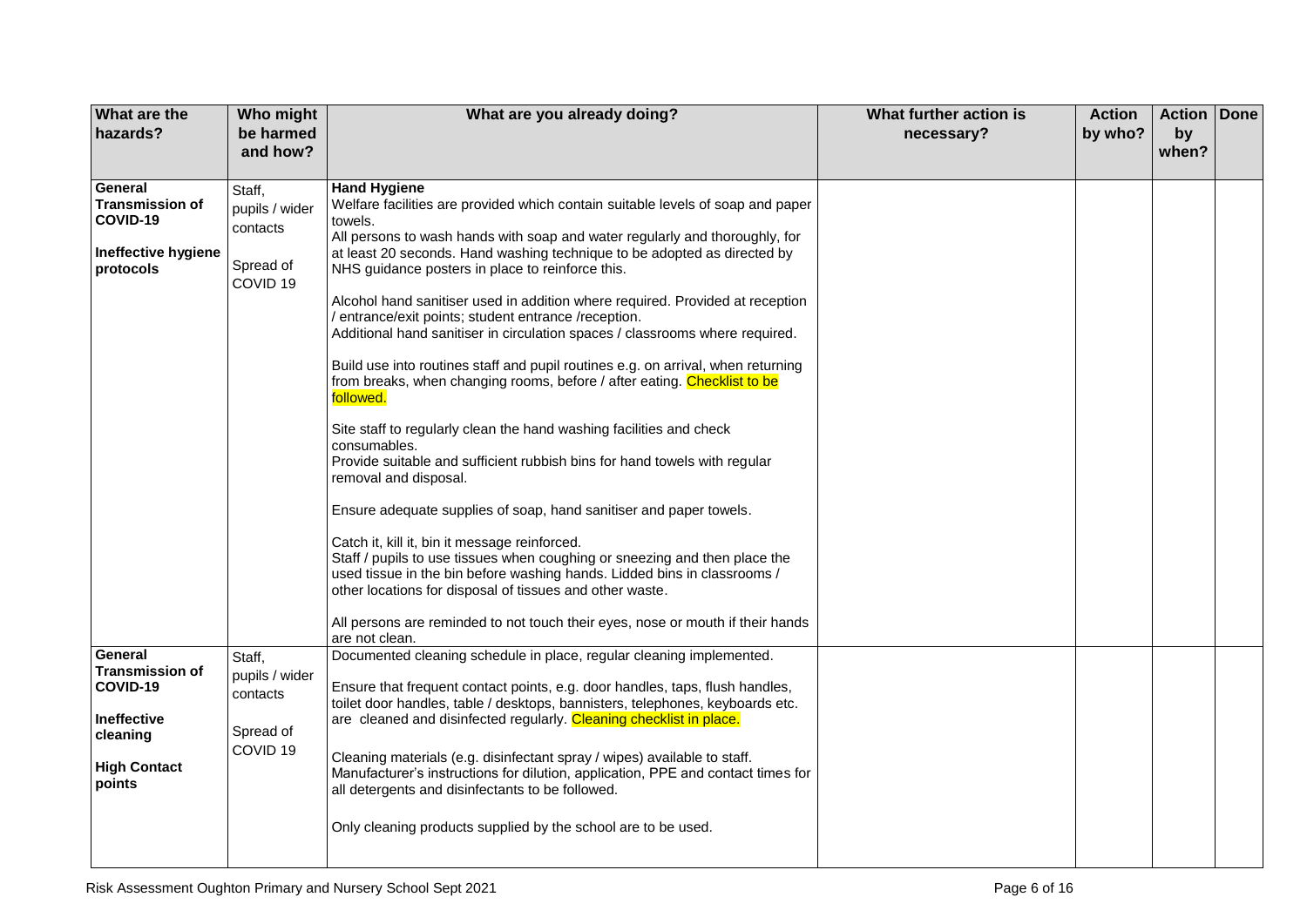| What are the<br>hazards?           | Who might<br>be harmed<br>and how?                                       | What are you already doing?                                                                                                                                                                                                                                                                                                                                                                                                                                                                                                                                                                                                                                                                                                                                                                                                                                                                                                                                                                                                                                                                                                                                 | What further action is<br>necessary?                                                                                                                                                                                                                                                                                                                                                                                                                                                             | <b>Action</b><br>by who? | Action<br>by<br>when? | Done |
|------------------------------------|--------------------------------------------------------------------------|-------------------------------------------------------------------------------------------------------------------------------------------------------------------------------------------------------------------------------------------------------------------------------------------------------------------------------------------------------------------------------------------------------------------------------------------------------------------------------------------------------------------------------------------------------------------------------------------------------------------------------------------------------------------------------------------------------------------------------------------------------------------------------------------------------------------------------------------------------------------------------------------------------------------------------------------------------------------------------------------------------------------------------------------------------------------------------------------------------------------------------------------------------------|--------------------------------------------------------------------------------------------------------------------------------------------------------------------------------------------------------------------------------------------------------------------------------------------------------------------------------------------------------------------------------------------------------------------------------------------------------------------------------------------------|--------------------------|-----------------------|------|
|                                    |                                                                          | In the event of a suspected case / confirmed positive case on site<br>For disinfection (e.g. following a suspected case) use a combined detergent<br>disinfectant solution at a dilution of 1000 parts per million (ppm) available<br>chlorine (av.cl.) or a neutral purpose detergent followed by disinfection (1000<br>ppm av.cl.).<br>See PHE advice COVID-19: cleaning of non-healthcare settings guidance<br>if an alternative non-chlorine based disinfectant is used ensure that it is<br>effective against enveloped viruses i.e. a product to BS EN14476.<br>When cleaning a contaminated area:<br>Cleaning staff to:                                                                                                                                                                                                                                                                                                                                                                                                                                                                                                                              |                                                                                                                                                                                                                                                                                                                                                                                                                                                                                                  |                          |                       |      |
|                                    |                                                                          | Wear disposable gloves and apron<br>$\bullet$<br>Wear a fluid resistant surgical mask (Type IIR) if splashing likely<br>Hands should be washed with soap and water for 20 seconds after<br>all PPE has been removed.<br>PPE to be double-bagged, then stored securely for 72 hours then thrown<br>away in the regular rubbish after cleaning is finished.<br>Any cloths and mop heads used must be disposed of as single use items.                                                                                                                                                                                                                                                                                                                                                                                                                                                                                                                                                                                                                                                                                                                         |                                                                                                                                                                                                                                                                                                                                                                                                                                                                                                  |                          |                       |      |
| <b>Poorly ventilated</b><br>spaces | Staff,<br>pupils / wider<br>contacts<br>Spread of<br>COVID <sub>19</sub> | Occupied rooms to be kept as well ventilated as possible - by opening<br>external windows / doors.<br>Where mechanical ventilation is present that removes and circulates air to<br>multiple rooms, increase ventilation rate and recirculation should be turned<br>off adjust these to full fresh air where possible.<br>There is no need to adjust systems that serve only individual rooms or<br>portable units as these operate on 100% recirculation.<br>See HSE guidance and CIBSE COVID-19 ventilation guidance (v5 July 21)<br>In cooler weather open windows just enough to provide constant background<br>ventilation, open windows more fully between classes, during breaks etc. to<br>purge the air in the space.<br>Use heating / additional layers of clothing to maintain comfortable<br>temperatures.<br>November 2021: CO2 monitors now in school for Caretaker to monitor<br>ventilation in rooms. Following Governor guidance. If higher than 800 - doors<br>/ window to be opened.<br>Ensure key fire doors are not being compromised / wedged open (those<br>protected stairwells, cross corridor, on single directional routes etc.) | Identify any poorly ventilated areas and<br>take steps to improve. A CO <sub>2</sub> monitor<br>can help identify if the space is poorly<br>ventilated (CO <sub>2</sub> levels of between 800-<br>1000ppm are indicative of a well-<br>ventilated room.)<br>Use high level windows where available<br>to minimise drafts.<br>Where lower level windows are being<br>opened out onto play areas then ensure<br>these don't create a risk of pupils<br>running into the edge of an open<br>window. |                          |                       |      |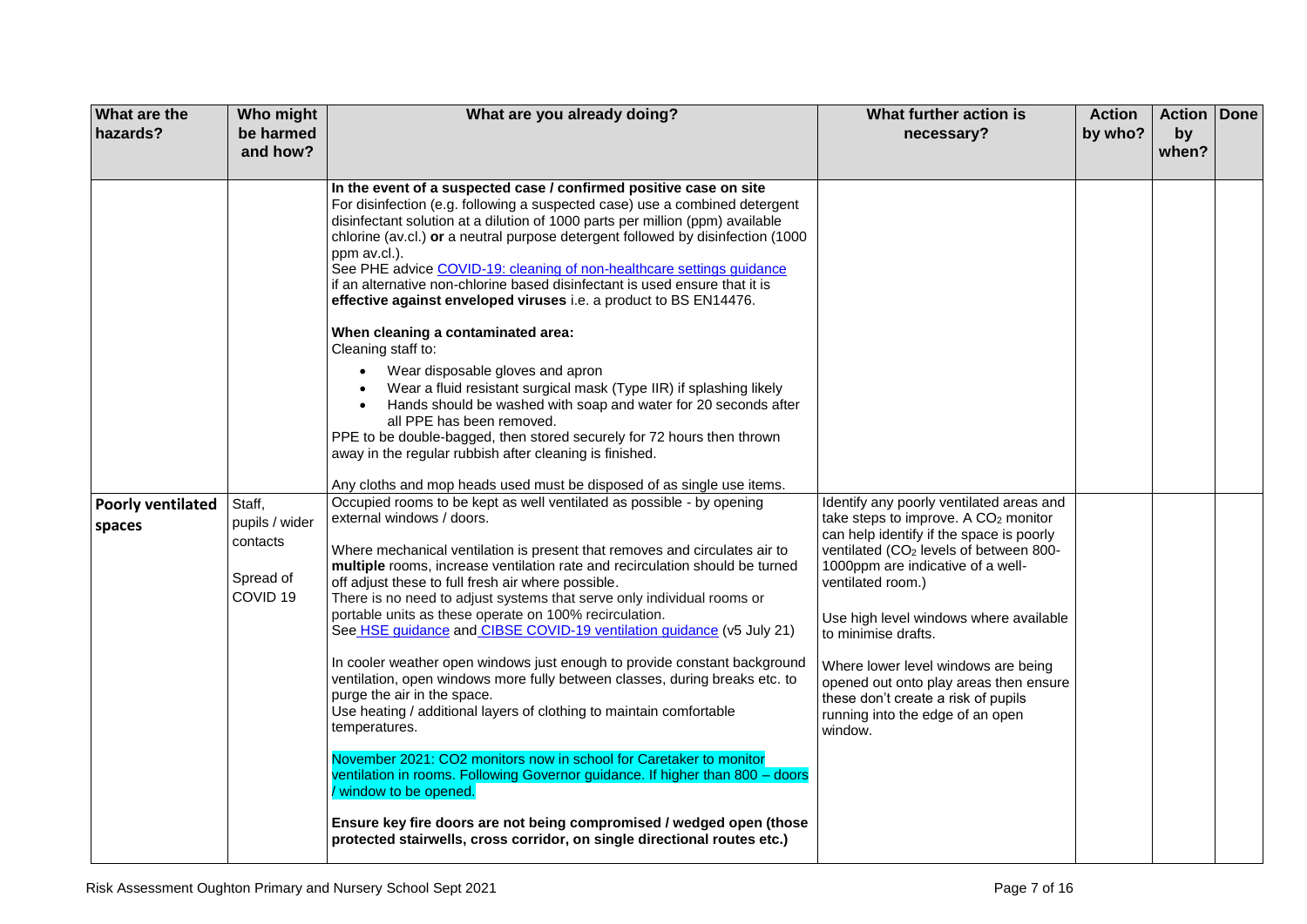| What are the                      | Who might                        | What are you already doing?                                                                                                                          | What further action is                                                            | <b>Action</b> | <b>Action Done</b> |  |
|-----------------------------------|----------------------------------|------------------------------------------------------------------------------------------------------------------------------------------------------|-----------------------------------------------------------------------------------|---------------|--------------------|--|
| hazards?                          | be harmed                        |                                                                                                                                                      | necessary?                                                                        | by who?       | by                 |  |
|                                   | and how?                         |                                                                                                                                                      |                                                                                   |               | when?              |  |
| General                           |                                  |                                                                                                                                                      |                                                                                   |               |                    |  |
| <b>Transmission of</b>            | Staff,                           | Children mixing within 2 year groups as a group during lunchtime. Slight<br>staggered lunchtime.                                                     | School outbreak management plan to<br>include possibility that it may become      |               |                    |  |
| COVID-19                          | pupils / wider                   |                                                                                                                                                      | necessary to reintroduce 'bubbles' for a                                          |               |                    |  |
|                                   | contacts                         | <b>Meetings</b>                                                                                                                                      | temporary period, to reduce mixing                                                |               |                    |  |
|                                   | Spread of                        | Hybrid approach to meetings / parents evenings etc. with use of virtual                                                                              | between groups                                                                    |               |                    |  |
|                                   | COVID <sub>19</sub>              | platforms<br>where appropriate. Use of Teams if needed. If meeting with staff, spread out                                                            |                                                                                   |               |                    |  |
|                                   |                                  | and well ventilated areas to be used.                                                                                                                |                                                                                   |               |                    |  |
|                                   |                                  |                                                                                                                                                      |                                                                                   |               |                    |  |
|                                   |                                  | Face coverings                                                                                                                                       | In the event of an outbreak the wearing                                           |               |                    |  |
|                                   |                                  | Any individuals who continue to choose to wear face coverings should be                                                                              | of face coverings may be required to be<br>re-introduced in classrooms / communal |               |                    |  |
|                                   |                                  | supported to do so.                                                                                                                                  | areas.                                                                            |               |                    |  |
|                                   |                                  | Those wearing face coverings should clean hands before and after touching -                                                                          |                                                                                   |               |                    |  |
|                                   |                                  | including to remove or put them on - and store them in individual, sealable                                                                          |                                                                                   |               |                    |  |
|                                   |                                  | plastic bags between use. See guidance on face coverings in Education                                                                                |                                                                                   |               |                    |  |
|                                   |                                  | https://www.gov.uk/government/publications/face-coverings-when-to-wear-                                                                              |                                                                                   |               |                    |  |
|                                   |                                  | one-and-how-to-make-your-own/face-coverings-when-to-wear-one-and-how-                                                                                |                                                                                   |               |                    |  |
|                                   |                                  | to-make-your-own                                                                                                                                     |                                                                                   |               |                    |  |
|                                   |                                  |                                                                                                                                                      |                                                                                   |               |                    |  |
|                                   |                                  | Face coverings should still be worn in enclosed and crowded spaces where                                                                             |                                                                                   |               |                    |  |
|                                   |                                  | you may come into contact with people you do not normally meet. This                                                                                 |                                                                                   |               |                    |  |
|                                   |                                  | includes public transport and dedicated transport to school.                                                                                         |                                                                                   |               |                    |  |
|                                   |                                  | Meeting of Parents - face coverings encouraged but people choice.                                                                                    |                                                                                   |               |                    |  |
| General<br><b>Transmission of</b> | Staff,                           | Hiring and lettings risk assessments on use required from provider<br>No set restrictions on indoor / outdoor capacity limits beyond what the school | Hirings / lettings to be reviewed in line                                         |               |                    |  |
| COVID-19 wider                    | pupils / wider                   | chooses to impose. Cleaning of areas to be completed after hiring by hirer.                                                                          | with national advice and relaxation of                                            |               |                    |  |
| use of school by                  | contacts                         |                                                                                                                                                      | restrictions.                                                                     |               |                    |  |
| 3rd parties / beyond              |                                  | Supplementary conditions of hire in place for COVID see                                                                                              |                                                                                   |               |                    |  |
| school day                        | Spread of<br>COVID <sub>19</sub> | https://thegrid.org.uk/health-and-safety-offsite-visits-premises/health-and-<br>safety/premises-and-site-related                                     | See also Sport England FAQs on return                                             |               |                    |  |
|                                   |                                  |                                                                                                                                                      | of sport                                                                          |               |                    |  |
|                                   |                                  | Room layouts and areas able to be accessed agreed with hirer.                                                                                        |                                                                                   |               |                    |  |
|                                   |                                  | Time of hire avoids any unnecessary mixing with members of the school                                                                                |                                                                                   |               |                    |  |
|                                   |                                  | community.                                                                                                                                           |                                                                                   |               |                    |  |
|                                   |                                  | Welfare facilities and adequate supplies of soap/water, paper towels, hand<br>sanitiser etc. are provided.                                           |                                                                                   |               |                    |  |
|                                   |                                  | Consider how well ventilated the hired space is and if this can be improved,                                                                         |                                                                                   |               |                    |  |
|                                   |                                  | for example by opening windows / doors where appropriate.                                                                                            |                                                                                   |               |                    |  |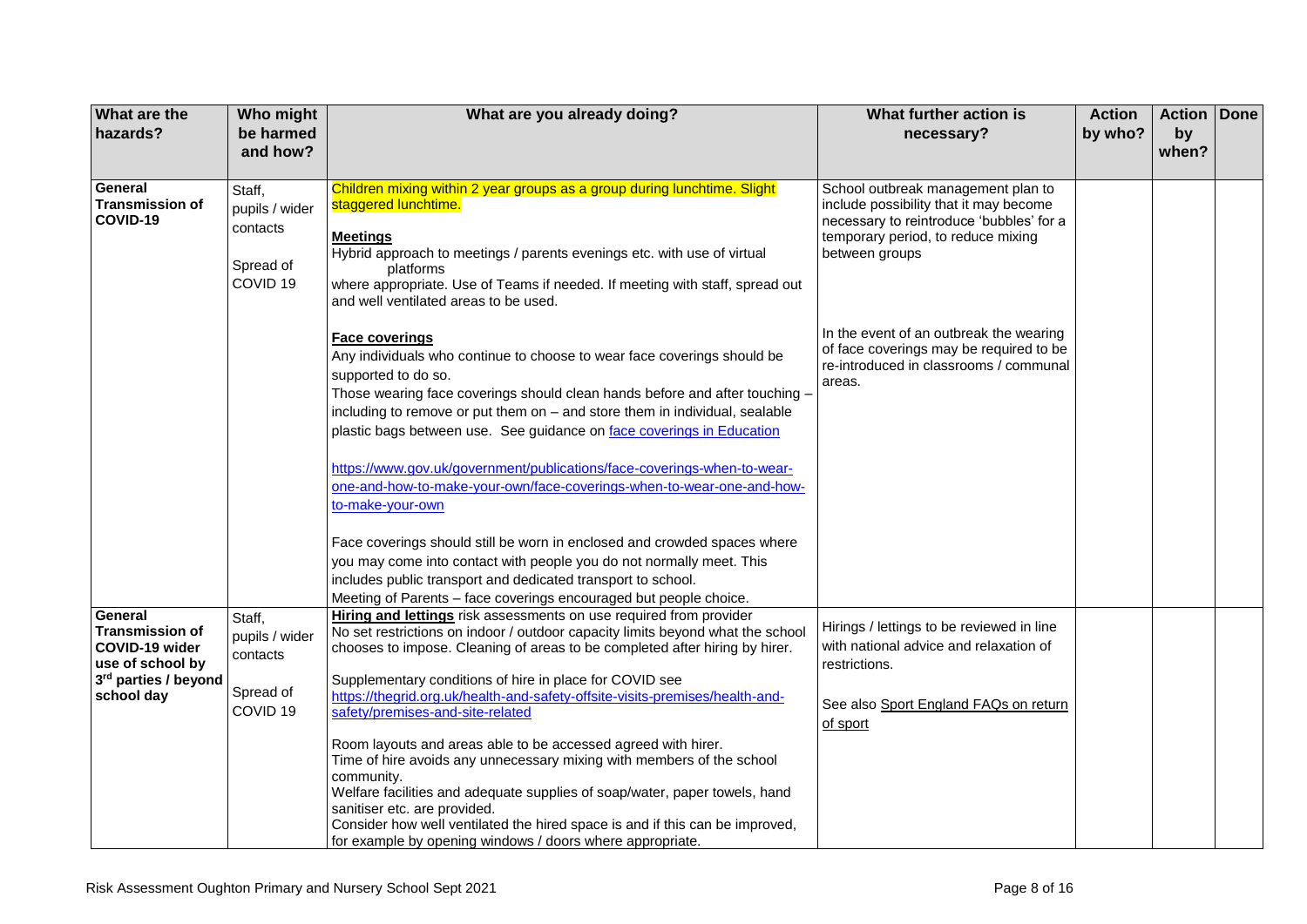| What are the<br>hazards?        | Who might<br>be harmed<br>and how?                                       | What are you already doing?                                                                                                                                                                                                                                                                                                                                                                                                                                                                                                                                                                                                                                                                                                                                                                                                                                                                                                                                                   | What further action is<br>necessary? | <b>Action</b><br>by who? | Action Done<br>by<br>when? |  |
|---------------------------------|--------------------------------------------------------------------------|-------------------------------------------------------------------------------------------------------------------------------------------------------------------------------------------------------------------------------------------------------------------------------------------------------------------------------------------------------------------------------------------------------------------------------------------------------------------------------------------------------------------------------------------------------------------------------------------------------------------------------------------------------------------------------------------------------------------------------------------------------------------------------------------------------------------------------------------------------------------------------------------------------------------------------------------------------------------------------|--------------------------------------|--------------------------|----------------------------|--|
|                                 |                                                                          | Provide additional signage, if required, for hired spaces to remind users on<br>hand washing etc.<br>All areas used, particularly touch surfaces are cleaned before / after use /<br>before occupation by school.<br>Record should be kept of all visitors / lead booker (maintained for 21 days) to<br>aid track and trace. Or NHS QR code poster and check in function could be<br>used for members of the public when premises are let to external providers.<br>(this is not a legal requirement)<br>Schools are not expected to create NHS QR code posters for their normal<br>day to day operations.<br>In the event of a subsequent positive case returned by a hirer / member of a<br>3rd party group ensure there is a process in place to notify the school.<br><b>Breakfast and afterschool clubs</b> – risk assessments on delivery required<br>from providers<br>See protective measures for holiday and after school clubs, and other out of<br>school settings |                                      |                          |                            |  |
|                                 |                                                                          | <b>Performances</b><br>Audiences indoor / outdoor have been permitted since May 17 <sup>th</sup> (see also<br>performing Arts guidance). For all indoor spaces, maximise natural ventilation<br>(through opening windows and doors or using air conditioning systems<br>wherever possible-see ventilation and music).                                                                                                                                                                                                                                                                                                                                                                                                                                                                                                                                                                                                                                                         |                                      |                          |                            |  |
| Access to &<br>egress from site | Staff,<br>pupils / wider<br>contacts<br>Spread of<br>COVID <sub>19</sub> | <b>Visitors</b><br>Ensure all visitors / building users are aware of school's expectations. They<br>must follow social distancing re any Government guidane, hand washing / use<br>of sanitiser on entry and adhere to any restrictions on accessing parts of the<br>building stipulated by the school.<br>Volunteers, temporary / supply staff, sports coaches and other providers are<br>briefed on school's arrangements for managing and minimising risk.<br>Where visits can happen outside of school hours, they should.<br>No longer a requirement to collect contact details but this will support NHS<br>Test and Trace. Check in by providing an NHS QR code poster, or alternate<br>method for recording and securely storing names and contact details.<br>Use of Perspex screens for open receptions.                                                                                                                                                            |                                      |                          |                            |  |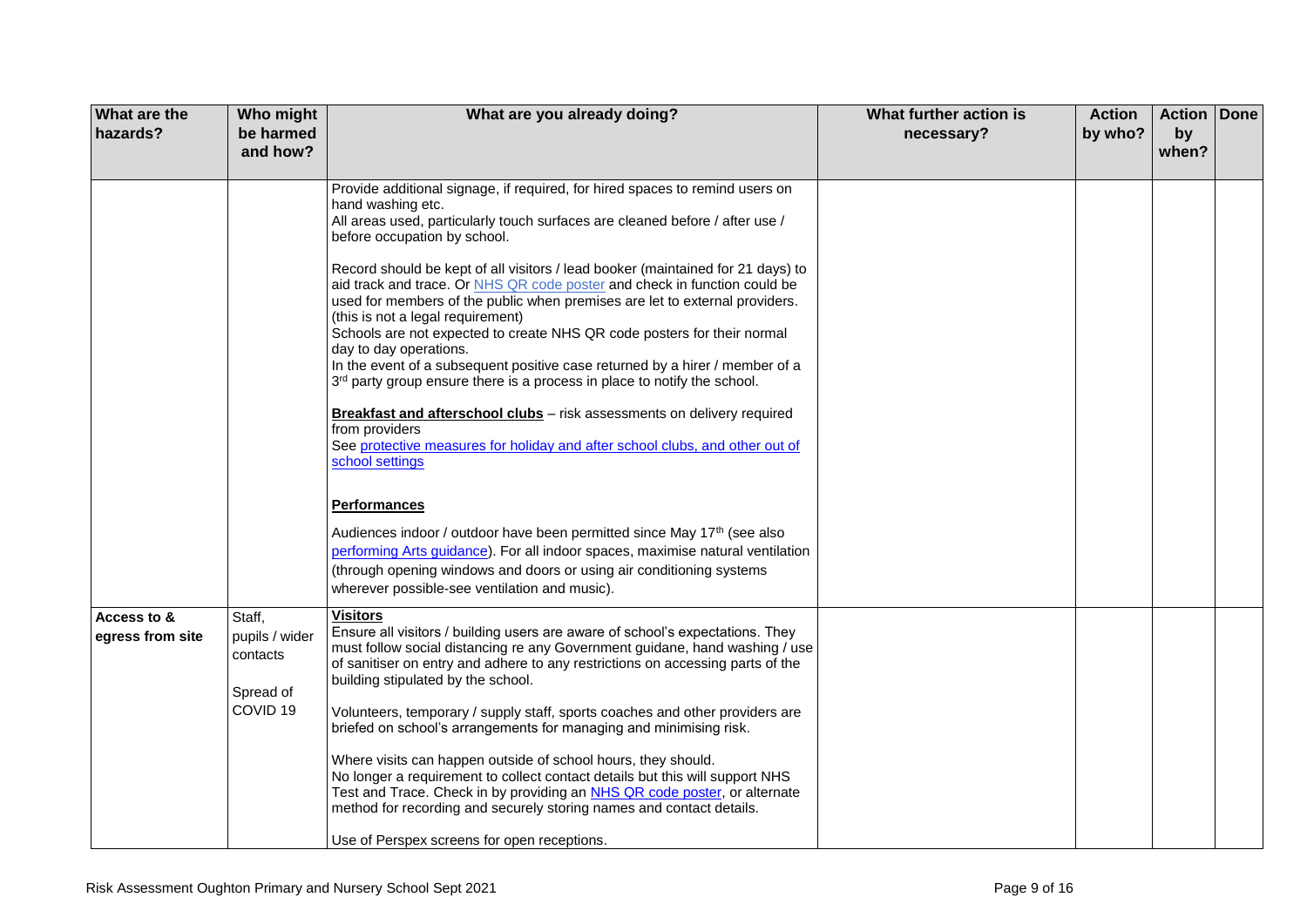| What are the<br>hazards?        | Who might<br>be harmed | What are you already doing?                                                                                                                                                                                                                                                                                                     | What further action is<br>necessary?                                                                         | <b>Action</b><br>by who? | <b>Action Done</b><br>by |  |
|---------------------------------|------------------------|---------------------------------------------------------------------------------------------------------------------------------------------------------------------------------------------------------------------------------------------------------------------------------------------------------------------------------|--------------------------------------------------------------------------------------------------------------|--------------------------|--------------------------|--|
|                                 | and how?               |                                                                                                                                                                                                                                                                                                                                 |                                                                                                              |                          | when?                    |  |
| <b>Curriculum</b><br>activities |                        | PE / school sport<br>No restrictions on how many people can take part in sport indoors / outdoors.<br>No set restrictions on activities - continue to follow relevant National<br>Governing Bodies guidance.                                                                                                                    |                                                                                                              |                          |                          |  |
|                                 |                        | Since 29 <sup>th</sup> March outdoor fixtures against other schools have been<br>permissable (in line with restrictions on grassroots sport).                                                                                                                                                                                   |                                                                                                              |                          |                          |  |
|                                 |                        | Since 12 <sup>th</sup> April indoor competition between different schools has been<br>permissible.                                                                                                                                                                                                                              |                                                                                                              |                          |                          |  |
|                                 |                        | See guidance on grassroot sports for public and sport providers, safe<br>provision and facilities, and guidance from Sport England                                                                                                                                                                                              |                                                                                                              |                          |                          |  |
|                                 |                        | See advice and FAQ's from Association for Physical Education, AfPE have<br>also published a model risk assessment for PE.<br>https://www.afpe.org.uk/physical-education/coronavirus-guidance-support/                                                                                                                           |                                                                                                              |                          |                          |  |
|                                 |                        | Science / DT<br>For secondary science and DT see also CLEAPPS advice (GL343<br>& GL 344) for suggested considerations in undertaking practical work.<br><b>CLEAPSS Home page</b>                                                                                                                                                |                                                                                                              |                          |                          |  |
|                                 |                        | <b>Music Singing and wind / brass instruments</b><br>No limits on the number of people who can sing indoors or outdoors.<br>However there is increased risk of aerosol transmission with volume and<br>larger numbers of individuals within a confined space.                                                                   |                                                                                                              |                          |                          |  |
|                                 |                        | Where using indoor spaces ensure good ventilation through the use of<br>mechanical systems and/or opening windows and doors.<br>Use larger rooms with high ceilings (school Hall) for larger groups.<br>Encouraging the use of outside space where practical                                                                    |                                                                                                              |                          |                          |  |
|                                 |                        | Additional guidance and supplementary risk assessment on music lessons in<br>school has been produced by Herts Music service.<br>https://www.hertsmusicservice.org.uk/schools-area/covid-guidance-for-                                                                                                                          |                                                                                                              |                          |                          |  |
|                                 |                        | schools-herts-music-service.aspx<br><b>Offsite visits</b><br>Offsite visits (day visits) able to be run since 12 <sup>th</sup> April in line with the<br>Government's roadmap.<br>Domestic residential visits able to take place since 17 <sup>th</sup> May<br>International visits able to commence from start of Autumn term. | Travel list (and broader international<br>travel policy) is subject to change,<br>contingency plans required |                          |                          |  |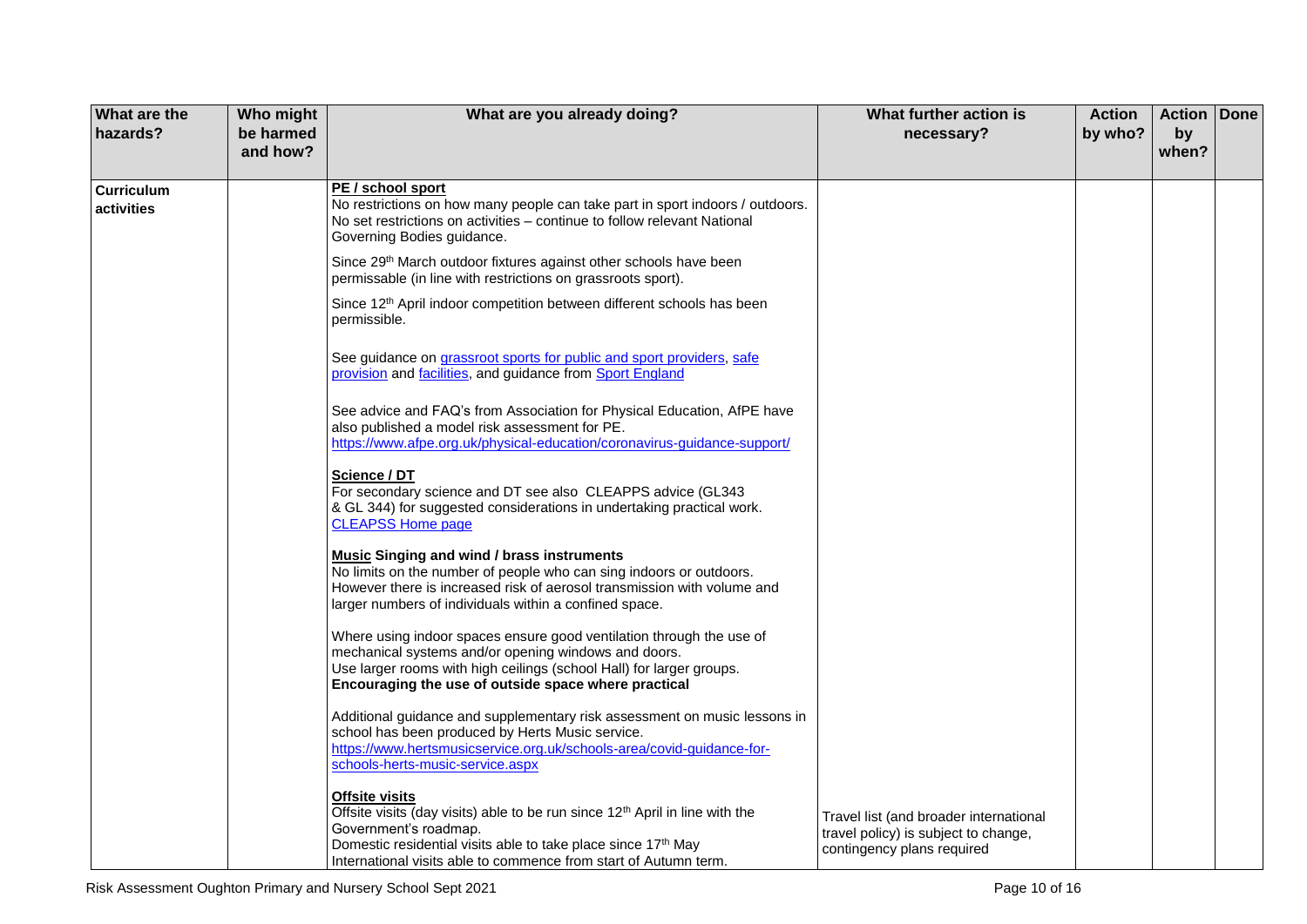| What are the<br>hazards?           | Who might<br>be harmed<br>and how?                    | What are you already doing?                                                                                                                                                                                                                                                                                                            | What further action is<br>necessary?                                                                                                                                                              | <b>Action</b><br>by who? | <b>Action Done</b><br>by<br>when? |  |
|------------------------------------|-------------------------------------------------------|----------------------------------------------------------------------------------------------------------------------------------------------------------------------------------------------------------------------------------------------------------------------------------------------------------------------------------------|---------------------------------------------------------------------------------------------------------------------------------------------------------------------------------------------------|--------------------------|-----------------------------------|--|
|                                    |                                                       |                                                                                                                                                                                                                                                                                                                                        |                                                                                                                                                                                                   |                          |                                   |  |
|                                    |                                                       | Off site visits risk assessment to be undertaken and include IPC measures.                                                                                                                                                                                                                                                             |                                                                                                                                                                                                   |                          |                                   |  |
| Canteen use /<br><b>lunchtimes</b> | Staff.<br>pupils / wider<br>contacts                  | Reinforce handwashing prior to eating food.<br>Hand sanitiser should be available at the entrance of any room where people<br>eat and should be used by all persons when entering and leaving the area.                                                                                                                                |                                                                                                                                                                                                   |                          |                                   |  |
|                                    | Spread of<br>COVID <sub>19</sub>                      | <b>Canteen use</b><br>Food operators continue to follow Food Standard Agency's (FSA) guidance<br>on good hygiene practices in food preparation and their Hazard Analysis and<br>Critical Control Point (HACCP) processes.                                                                                                              |                                                                                                                                                                                                   |                          |                                   |  |
|                                    |                                                       | Payments should be taken by contactless methods wherever possible.<br>Parents use ParentMail to pay for trips / lunches.                                                                                                                                                                                                               |                                                                                                                                                                                                   |                          |                                   |  |
| <b>Minibus use</b>                 | Staff,                                                | Vehicle contact points (handles, keys, display and controls etc.) to be cleaned                                                                                                                                                                                                                                                        |                                                                                                                                                                                                   |                          |                                   |  |
| (Only used as a                    | pupils / wider                                        | regularly (sanitiser / disinfectant wipes to be available on the vehicle).                                                                                                                                                                                                                                                             |                                                                                                                                                                                                   |                          |                                   |  |
| borrowed mini bus                  | contacts                                              | Use hand sanitizer on entering / leaving vehicle.                                                                                                                                                                                                                                                                                      |                                                                                                                                                                                                   |                          |                                   |  |
| from The Priory)                   |                                                       | Switch ventilation systems on and set to draw fresh air in, not recirculate air                                                                                                                                                                                                                                                        |                                                                                                                                                                                                   |                          |                                   |  |
|                                    | Spread of                                             | to improve ventilation.                                                                                                                                                                                                                                                                                                                |                                                                                                                                                                                                   |                          |                                   |  |
|                                    | COVID <sub>19</sub>                                   | Windows to be open for ventilation (open partially if cold).                                                                                                                                                                                                                                                                           |                                                                                                                                                                                                   |                          |                                   |  |
| <b>School Swimming</b><br>pools    | Staff,<br>pupils / wider<br>contacts                  | Review swimming pool risk assessment and operating procedures. Use of<br><b>Hitchin Swimming Pool.</b><br>https://thegrid.org.uk/health-and-safety-offsite-visits-premises/health-and-<br>safety/health-and-safety-topics/swimming                                                                                                     | Swim England has published detailed<br>guidance for the safe use of swimming<br>pools, club activity and swimming<br>lessons must adhere to this Returning<br>to the Pool guidance. These will be |                          |                                   |  |
|                                    | Spread of<br>COVID <sub>19</sub>                      | The Government has removed the capacity limits, bather load can return to<br>pre Covid capacity levels.<br>Follow PWTAG and Swim England advice on reopening school pools.                                                                                                                                                             | replaced after July 19th with a best<br>practice guide.                                                                                                                                           |                          |                                   |  |
|                                    |                                                       | <b>PWTAG advice</b><br>Reopening a pool after COVID-19 shutdown<br>Operation after COVID-19 shutdown                                                                                                                                                                                                                                   |                                                                                                                                                                                                   |                          |                                   |  |
|                                    |                                                       | Mechanical ventilation should operate on 100% fresh air with no recirculation.<br>Pool cleaning procedures are detailed in Pool's NOP.                                                                                                                                                                                                 |                                                                                                                                                                                                   |                          |                                   |  |
| <b>Contractors</b>                 | Contractors,<br>Staff,<br>pupils / wider<br>contacts, | School and any on site contractors (Catering, cleaning, FM provider etc.) to<br>co-operate and share risk assessments.<br>All contractors will read and comply with signs in reception regarding good<br>hygiene.<br>Staff and contractors are to maintain respectful distance between themselves<br>and others (1M+ where practical). |                                                                                                                                                                                                   |                          |                                   |  |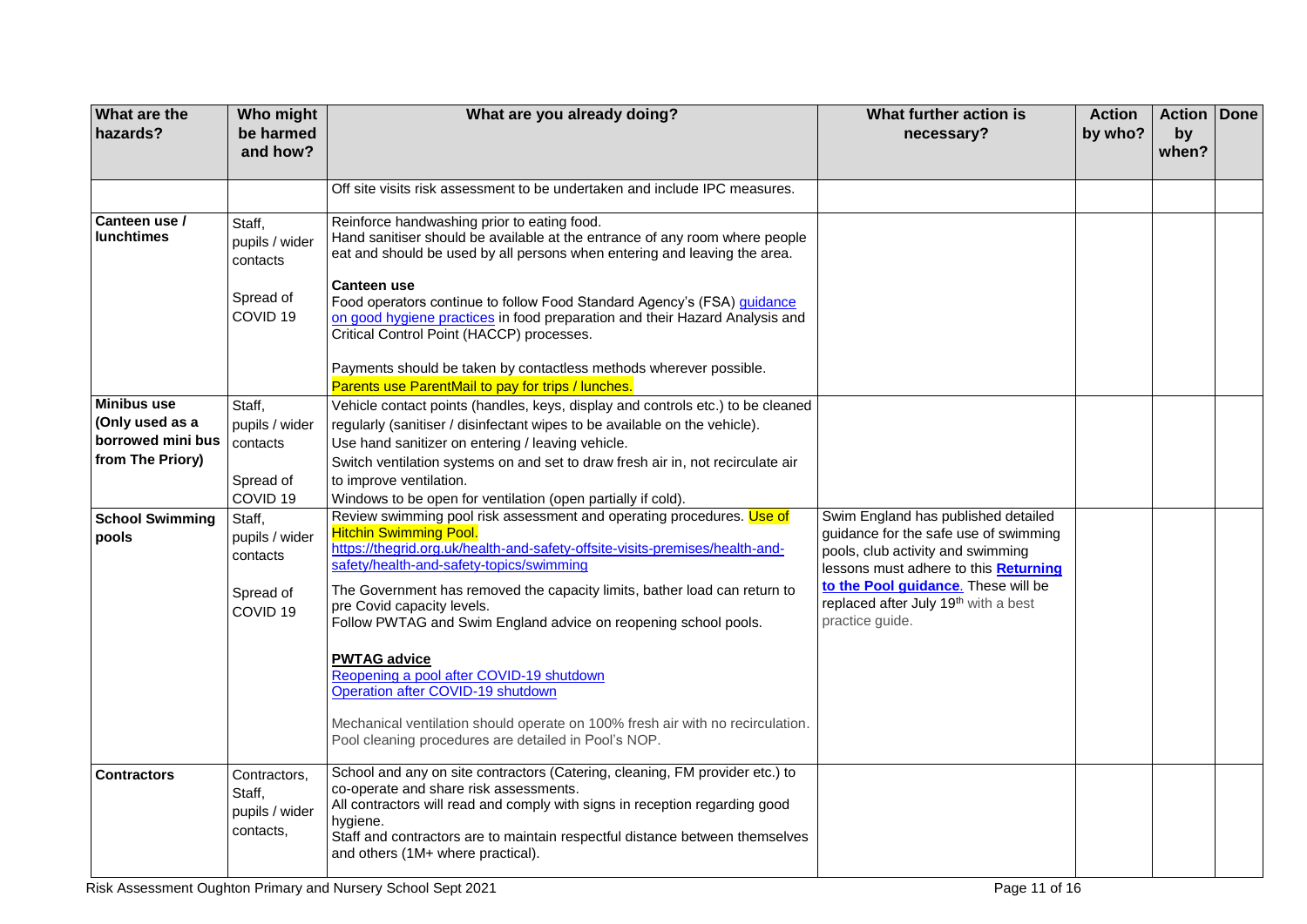| <b>What are the</b><br>hazards?      | Who might<br>be harmed<br>and how?                                       | What are you already doing?                                                                                                                                                                                                                                                                                                                                                                                                                                                                                                           | What further action is<br>necessary? | <b>Action</b><br>by who? | <b>Action Done</b><br>by<br>when? |  |
|--------------------------------------|--------------------------------------------------------------------------|---------------------------------------------------------------------------------------------------------------------------------------------------------------------------------------------------------------------------------------------------------------------------------------------------------------------------------------------------------------------------------------------------------------------------------------------------------------------------------------------------------------------------------------|--------------------------------------|--------------------------|-----------------------------------|--|
|                                      | Spread of                                                                | All contractors are to wash their hands or use alcohol-based hand sanitiser<br>upon entering the site.                                                                                                                                                                                                                                                                                                                                                                                                                                |                                      |                          |                                   |  |
|                                      | COVID <sub>19</sub>                                                      | Agree approach to scheduled / ongoing building works.<br>Where works can be conducted outside of the school day they should be.                                                                                                                                                                                                                                                                                                                                                                                                       |                                      |                          |                                   |  |
|                                      |                                                                          | School to seek confirmation of the contractors method statement / risk<br>assessment.                                                                                                                                                                                                                                                                                                                                                                                                                                                 |                                      |                          |                                   |  |
| <b>Provision of first</b><br>aid     | Staff, pupils /<br>wider contacts                                        | Where reasonable physical contact should be kept to a minimum e.g. pupils<br>apply cold pack, wipe, plaster where able to do so.<br>Wash hands before / after treatment.                                                                                                                                                                                                                                                                                                                                                              |                                      |                          |                                   |  |
|                                      | Spread of<br>COVID <sub>19</sub>                                         | Those administering first aid should wear PPE appropriate to the<br>circumstances. Where the injury was significant and thus required close care<br>for an extended period then it would be reasonable to provide PPE.<br>All PPE should be worn properly, and removed with care. Wash hands<br>immediately and thoroughly before and after removing PPE.<br>See also 'provision of personal care' and 'Suspected case whilst<br>working on site'.                                                                                    |                                      |                          |                                   |  |
|                                      |                                                                          | First aiders to be aware of advice on CPR from The Resuscitation Council<br>Resuscitation Council UK Statement on COVID-19 in relation to CPR and<br>resuscitation in first aid and community settings   Resuscitation Council UK                                                                                                                                                                                                                                                                                                     |                                      |                          |                                   |  |
| <b>Provision of</b><br>personal care | Staff,<br>pupils / wider<br>contacts<br>Spread of<br>COVID <sub>19</sub> | Additional PPE in place if required e.g. for intimate care, to be risk assessed<br>and to be based on nature of task and level of contact (e.g. disposable apron,<br>gloves, fluid resistant surgical mask (type IIR) and if there is a risk of<br>splashing to the eyes e.g. coughing, spitting, vomiting then eye protection<br>(e.g. face shield / visor) should be worn.) Face visors or shields should not be<br>worn as an alternative to face coverings. Ensure any reusable PPE such as<br>face visors are cleaned after use. |                                      |                          |                                   |  |
|                                      |                                                                          | Where a child falls ill with Coronavirus symptoms whilst on site (new<br>continuous cough, high temperature cough or a loss of, or change, in your<br>normal sense of taste or smell.) then school staff supervising the child while<br>they await collection should wear PPE (a fluid resistant surgical mask) if close<br>contact is required.                                                                                                                                                                                      |                                      |                          |                                   |  |
|                                      |                                                                          | If direct care (such as for a very young child or a child with complex needs) is<br>required then staff giving care to wear a fluid resistant surgical mask,<br>disposable apron and gloves.<br>All PPE should be worn properly, and removed with care. Wash hands<br>immediately and thoroughly before and after removing PPE.                                                                                                                                                                                                       |                                      |                          |                                   |  |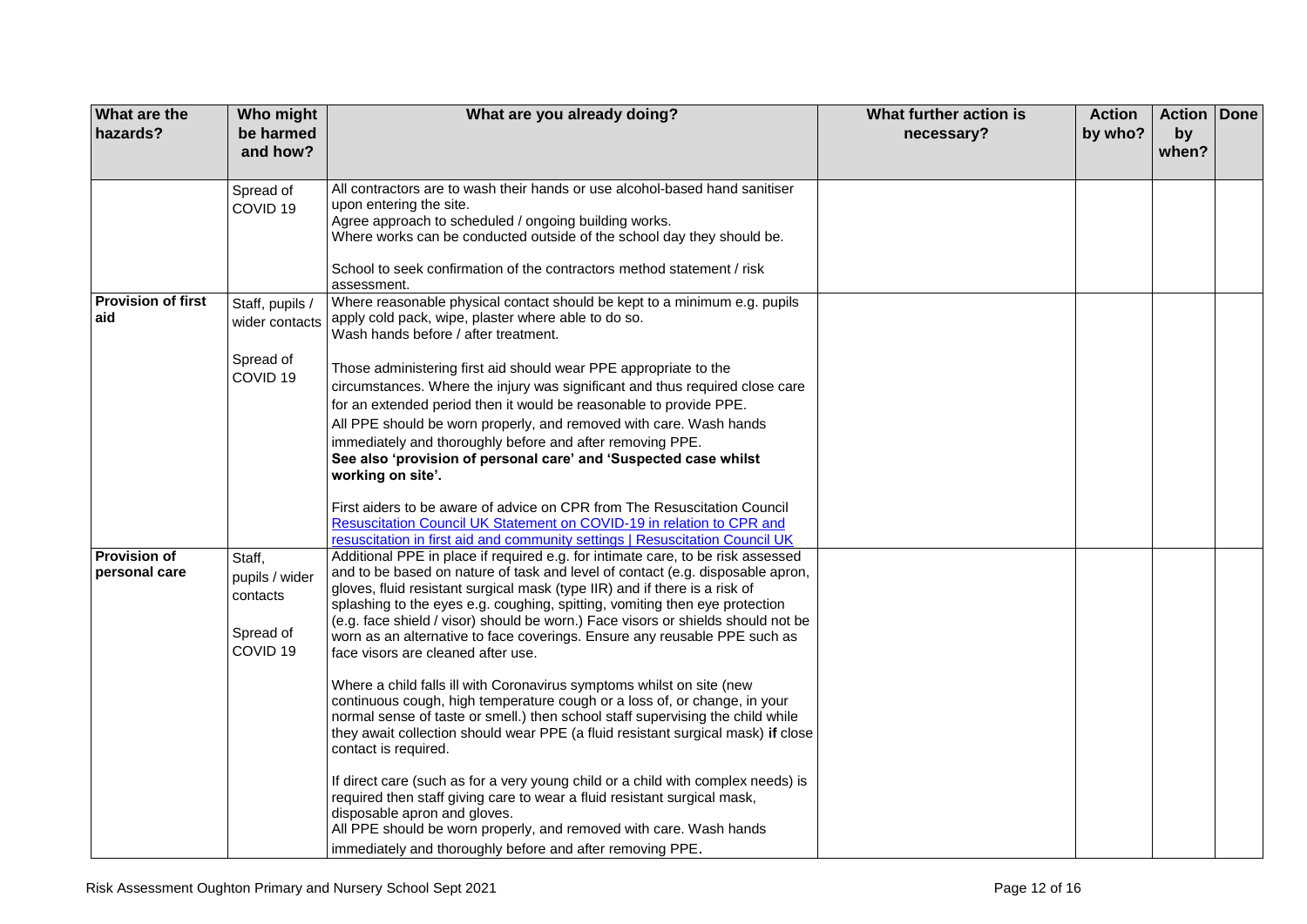| What are the<br>hazards?                                | Who might<br>be harmed<br>and how?      | What are you already doing?                                                                                                                                                                                                                                                                                                                                                                                                              | What further action is<br>necessary?                                                                                            | <b>Action</b><br>by who? | <b>Action Done</b><br>by<br>when? |  |
|---------------------------------------------------------|-----------------------------------------|------------------------------------------------------------------------------------------------------------------------------------------------------------------------------------------------------------------------------------------------------------------------------------------------------------------------------------------------------------------------------------------------------------------------------------------|---------------------------------------------------------------------------------------------------------------------------------|--------------------------|-----------------------------------|--|
|                                                         |                                         |                                                                                                                                                                                                                                                                                                                                                                                                                                          |                                                                                                                                 |                          |                                   |  |
| <b>Premises safety</b>                                  | Staff,<br>pupils                        | Ensure all 'normal' tasks / compliance checks are being carried out/planned<br>such as fire alarm testing, legionella controls, servicing of equipment, PAT<br>testing etc.<br>Ensure all key services are operational                                                                                                                                                                                                                   |                                                                                                                                 |                          |                                   |  |
|                                                         | Wider<br>safeguarding /<br>safety risks | Legionella<br>Any new 'seldomly' used water outlets to be flushed weekly.<br>Post any lockdown / in the event of closure of any part of the building i.e.<br>where weekly flushing of outlets has not taken place then chlorination /<br>flushing of whole system should take place.<br>Ensure key fire doors are not being compromised / wedged open (those<br>protected stairwells, cross corridor, on single directional routes etc.) |                                                                                                                                 |                          |                                   |  |
| <b>Lack of awareness</b><br>of PHE / school<br>controls | Staff,<br>pupils / wider<br>contacts    | All staff consulted on plans and risk assessment.<br>Parents/ carers and pupils informed of measures in place to protect them<br>Posters will be displayed in the reception, welfare areas and in suitable<br>places around site.                                                                                                                                                                                                        | This document to be emailed to all staff   Head<br>prior to the return to school in Sept<br>2021.                               |                          | 1 <sup>st</sup> Sept<br><u>21</u> |  |
|                                                         | Spread of<br>COVID <sub>19</sub>        | Clear briefing for all personnel on site, warning them of the risks posed by the<br>virus as well as the control measures outlined in this assessment and from<br>government guidance.                                                                                                                                                                                                                                                   |                                                                                                                                 |                          |                                   |  |
|                                                         |                                         | Volunteers, peripatetic, temporary / supply staff, sports coaches and other<br>providers are briefed on school's arrangements for managing and minimising<br>risk.                                                                                                                                                                                                                                                                       | <b>Premier Education to be emailed this</b><br>document.                                                                        | Head                     | 1 <sup>st</sup> Sept<br>21        |  |
| <b>Staffing levels</b>                                  | Staff,<br>pupils                        | Dynamic decisions on staffing levels made dependent on numbers / needs of<br>pupils present in school.                                                                                                                                                                                                                                                                                                                                   | Local operational decisions on partial<br>closure / closure to be made in event of<br>insufficient available staff to supervise |                          |                                   |  |
|                                                         | Spread of<br>COVID <sub>19</sub>        | Reviewed to ensure adequate number of staff in attendance to maintain an<br>appropriate ratio with pupils and ensure key competencies (first aid etc<br>maintained)                                                                                                                                                                                                                                                                      | pupils. With a move to remote learning<br>in such circumstances for those pupils<br>affected. Microsoft Teams to be used.       |                          |                                   |  |
|                                                         | Wider                                   |                                                                                                                                                                                                                                                                                                                                                                                                                                          |                                                                                                                                 |                          |                                   |  |
|                                                         | safeguarding /<br>safety risks          | Options such as supply staff, splitting classes, SLT cover, partial closure may<br>be required in event of staff shortages. Use of Microsoft Teams to deliver<br>teaching and learning in the event of a partial closure.                                                                                                                                                                                                                |                                                                                                                                 |                          |                                   |  |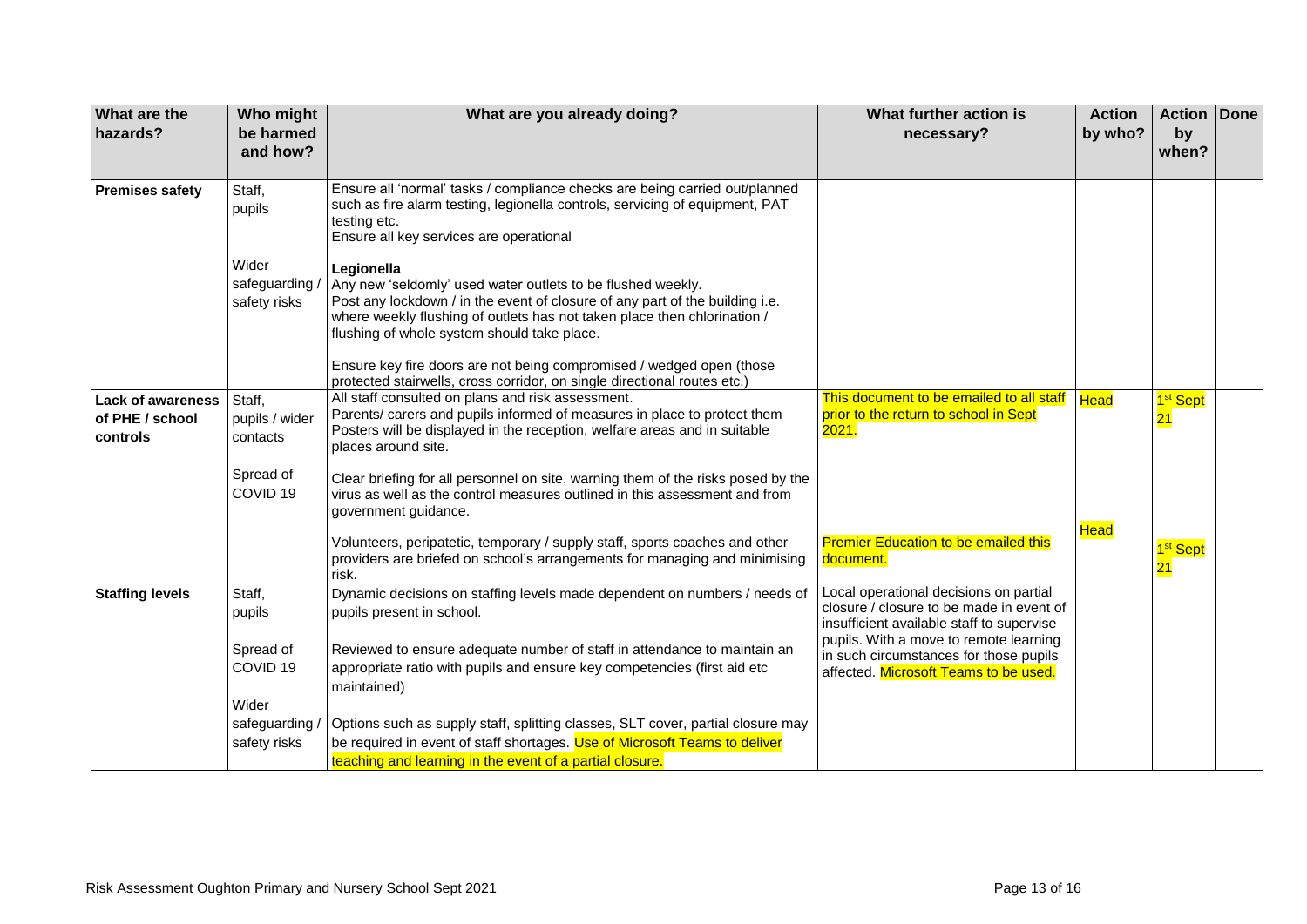#### **Previous revisions**

**Rev 1:** updated template following issue of Government advice on July 2nd

[Actions for schools during coronavirus outbreak'](https://www.gov.uk/government/publications/actions-for-schools-during-the-coronavirus-outbreak)

**Rev 2**: 16/07/20 updates to swimming pool section following confirmation of re-opening from 25<sup>th</sup> July, additional controls added to hire / lettings, some other minor changes;

**Rev 3:** 13/08/20 updated to take account in changes in national advice regarding face coverings

**Rev 4:** 01/09/20 updated following updated [DfE guidance on full opening](https://www.gov.uk/government/publications/actions-for-schools-during-the-coronavirus-outbreak/guidance-for-full-opening-schools) (28/8/20), [face](https://www.gov.uk/government/publications/face-coverings-in-education)  [coverings in education](https://www.gov.uk/government/publications/face-coverings-in-education) (year 7 and above), testing kits and DfE guidance on [extra curricular](https://www.gov.uk/government/publications/protective-measures-for-holiday-or-after-school-clubs-and-other-out-of-school-settings-for-children-during-the-coronavirus-covid-19-outbreak/protective-measures-for-out-of-school-settings-during-the-coronavirus-covid-19-outbreak)  [activity](https://www.gov.uk/government/publications/protective-measures-for-holiday-or-after-school-clubs-and-other-out-of-school-settings-for-children-during-the-coronavirus-covid-19-outbreak/protective-measures-for-out-of-school-settings-during-the-coronavirus-covid-19-outbreak)

**Rev 5:** 09/10/20 updated link to reporting of positive cases, use of NHS COVID-19 app and link to supplementary hire conditions added, updated Association of PE links added, changes from previous version highlighted in yellow.

**Rev 6:** 04/11/20 updated following revised DfE guidance (22/10/20) and [New national](https://www.gov.uk/guidance/new-national-restrictions-from-5-november)  [restrictions](https://www.gov.uk/guidance/new-national-restrictions-from-5-november) from November 5<sup>th</sup> until 2<sup>nd</sup> December (See also How New National Restrictions to control the spread of coronavirus (COVID-19) impact education, childcare and children's social care settings [https://www.gov.uk/guidance/education-and-childcare-settings-new](https://www.gov.uk/guidance/education-and-childcare-settings-new-national-restrictions-from-5-november-2020)[national-restrictions-from-5-november-2020\)](https://www.gov.uk/guidance/education-and-childcare-settings-new-national-restrictions-from-5-november-2020)

19/11/20 – minor addition only to clarify extracurricular activities / clubs can include activities related to PE, sport, music etc. where this is to enable parents / carers to work etc.

**Rev 7**: 01/12/20 Applicable from 2nd December updated to reflect end of national restrictions and Hertfordshire entering tier 2. Also maximum group size of 15 for singing / playing wind/ brass instruments removed and section on music revised.

14/12/20 minor update to reflect change in self-isolation period for close contacts from 14 days to 10 days with self-isolation period beginning on the day after exposure, a test or the start of symptoms.

**Rev 8**: 15/12/20 update to reflect the following District / Borough Councils moving into tier 3 very high alert on 12:01am on 16th December: Broxbourne, Hertsmere, Three Rivers, Watford See<https://www.gov.uk/guidance/full-list-of-local-restriction-tiers-by-area> **;** 

17/12/20 **-** minor update to reflect all of Hertfordshire entered tier 3 as from 00:01 Saturday 19th December

**Rev 9**: 23/12/20 update to reflect Hertfordshire entering tier 4 as from Sunday 20th December, CEV staff and students to shield, suspension of hires in line with national guidance, offer of lateral flow testing from 1<sup>st</sup> week in January.

**Rev 10**: 04/01/21 updated in line with revised national [guidance on return in January 2021](https://www.gov.uk/government/publications/schools-and-childcare-settings-return-in-january-2021/schools-and-childcare-settings-return-in-january-2021) and Contingency framework implementation this applies to Schools in Broxbourne, Watford , Three Rivers and Hertsmere [https://www.gov.uk/government/publications/coronavirus-covid-](https://www.gov.uk/government/publications/coronavirus-covid-19-contingency-framework-for-education-and-childcare-settings)[19-contingency-framework-for-education-and-childcare-settings](https://www.gov.uk/government/publications/coronavirus-covid-19-contingency-framework-for-education-and-childcare-settings) changes highlighted in yellow

**Rev 11** 06/01/21 updated to remove reference to tiered system and announcement on 4<sup>th</sup> January of a national lockdown for all England

08/01/21 minor addition to make clear Schools can where required continue to engage supply and peripatetic teachers during this period.

03/02/21 updated broken AfPE hyperlink, added links to lateral flow testing risk assessment (No changes to the risk assessment required from the updated DfE guidance 'Restricting [attendance during the national lockdown schools'](https://assets.publishing.service.gov.uk/government/uploads/system/uploads/attachment_data/file/957766/Restricting_attendance_during_the_national_lockdown-_schools.pdf) (2/2/21))

Risk Assessment Oughton Primary and Nursery School Sept 2021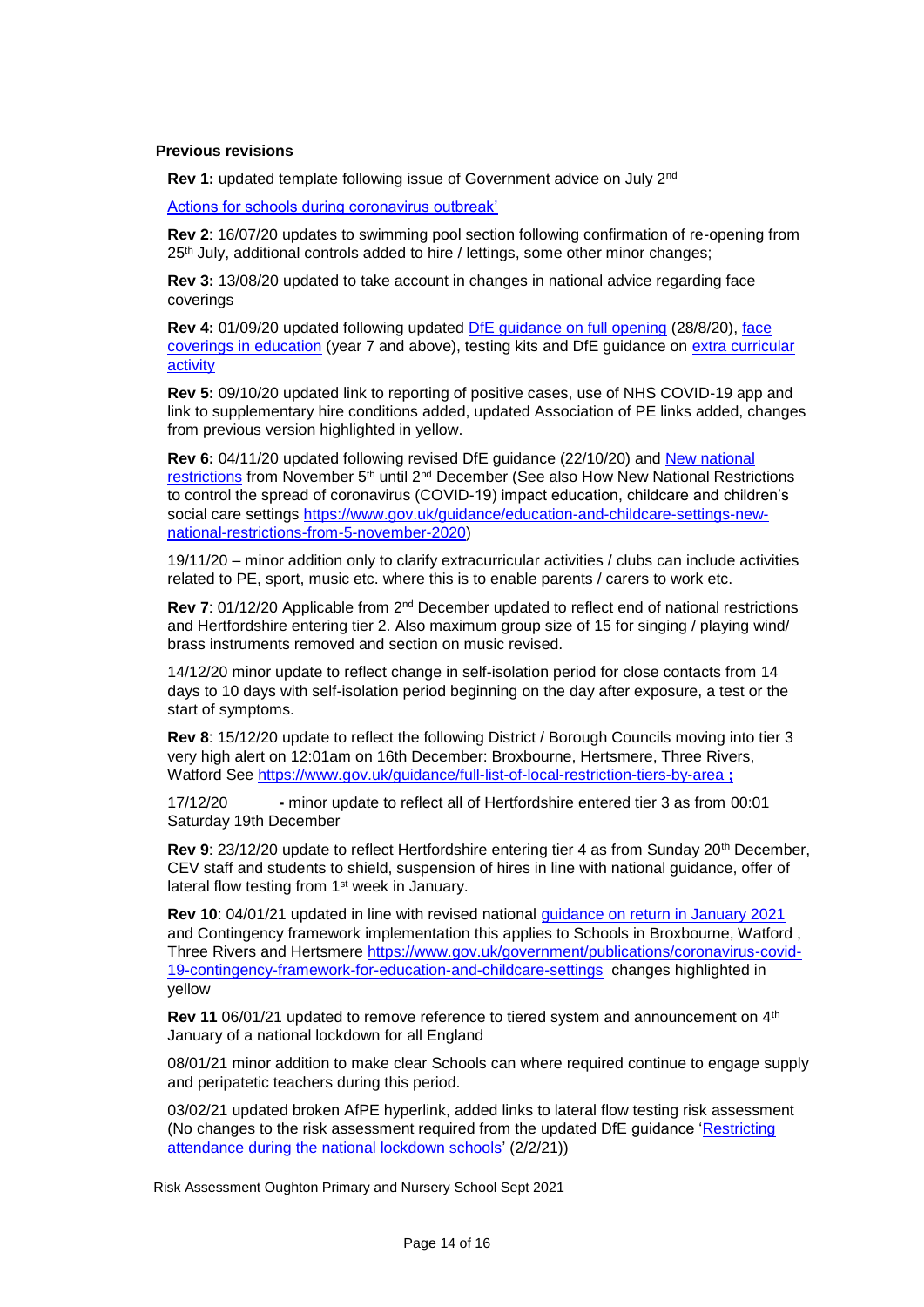**Rev 12** 23/02/1 updated to reflect new DfE guidance applicable from March 8th [https://www.gov.uk/government/publications/actions-for-schools-during-the-coronavirus](https://www.gov.uk/government/publications/actions-for-schools-during-the-coronavirus-outbreak)[outbreak](https://www.gov.uk/government/publications/actions-for-schools-during-the-coronavirus-outbreak)

Take this opportunity to review and refresh all your now 'normal' measures on site, ensure that any signage and floor markings which may have faded / lost their impact are reinstated and re-communicate the importance for staff and children of social distancing, wearing of face coverings, hand hygiene and maintaining ventilation.

**Rev 13** 01/04/21 review following updated DfE guidance and pause in shielding for CEV individuals from 31st March

**Rev 14 12/05/21** reviewed following revised DfE guidance of May 10<sup>th</sup> to reflect step 3 of roadmap (from May 17th) changes made relate mainly to face coverings, educational visits and wraparound / extra-curricular activity.

### **Relevant links**

Guidance for educational settings <https://www.gov.uk/government/collections/guidance-for-schools-coronavirus-covid-19>

Actions for schools COVID operational guidance [https://www.gov.uk/government/publications/actions-for-schools-during-the-coronavirus](https://www.gov.uk/government/publications/actions-for-schools-during-the-coronavirus-outbreak/guidance-for-full-opening-schools)[outbreak/guidance-for-full-opening-schools](https://www.gov.uk/government/publications/actions-for-schools-during-the-coronavirus-outbreak/guidance-for-full-opening-schools)

Contingency Framework [https://www.gov.uk/government/publications/coronavirus-covid-19](https://www.gov.uk/government/publications/coronavirus-covid-19-contingency-framework-for-education-and-childcare-settings) [contingency-framework-for-education-and-childcare-settings](https://www.gov.uk/government/publications/coronavirus-covid-19-contingency-framework-for-education-and-childcare-settings)

Protective measures for holiday and after-school clubs

[https://www.gov.uk/government/publications/protective-measures-for-holiday-or-after-school](https://www.gov.uk/government/publications/protective-measures-for-holiday-or-after-school-clubs-and-other-out-of-school-settings-for-children-during-the-coronavirus-covid-19-outbreak#consider-group)[clubs-and-other-out-of-school-settings-for-children-during-the-coronavirus-covid-19](https://www.gov.uk/government/publications/protective-measures-for-holiday-or-after-school-clubs-and-other-out-of-school-settings-for-children-during-the-coronavirus-covid-19-outbreak#consider-group) [outbreak#consider-group](https://www.gov.uk/government/publications/protective-measures-for-holiday-or-after-school-clubs-and-other-out-of-school-settings-for-children-during-the-coronavirus-covid-19-outbreak#consider-group)

Face coverings in Education [https://www.gov.uk/government/publications/face-coverings-in](https://www.gov.uk/government/publications/face-coverings-in-education)[education](https://www.gov.uk/government/publications/face-coverings-in-education)

Cleaning after a positive / symptomatic case on site Cleaning of non-healthcare settings [https://www.gov.uk/government/publications/covid-19](https://www.gov.uk/government/publications/covid-19-decontamination-in-non-healthcare-settings) [decontamination-in-non-healthcare-settings](https://www.gov.uk/government/publications/covid-19-decontamination-in-non-healthcare-settings)

Guidance on infection prevention and control for COVID-19 [https://www.gov.uk/government/publications/wuhan-novel-coronavirus-infection-prevention](https://www.gov.uk/government/publications/wuhan-novel-coronavirus-infection-prevention-and-control)[and-control](https://www.gov.uk/government/publications/wuhan-novel-coronavirus-infection-prevention-and-control)

First aid guidance [https://www.gov.uk/government/publications/novel-coronavirus-2019-ncov](https://www.gov.uk/government/publications/novel-coronavirus-2019-ncov-interim-guidance-for-first-responders/interim-guidance-for-first-responders-and-others-in-close-contact-with-symptomatic-people-with-potential-2019-ncov)[interim-guidance-for-first-responders/interim-guidance-for-first-responders-and-others-in-close](https://www.gov.uk/government/publications/novel-coronavirus-2019-ncov-interim-guidance-for-first-responders/interim-guidance-for-first-responders-and-others-in-close-contact-with-symptomatic-people-with-potential-2019-ncov)[contact-with-symptomatic-people-with-potential-2019-ncov](https://www.gov.uk/government/publications/novel-coronavirus-2019-ncov-interim-guidance-for-first-responders/interim-guidance-for-first-responders-and-others-in-close-contact-with-symptomatic-people-with-potential-2019-ncov)

<https://www.sja.org.uk/get-advice/first-aid-advice/covid-19-advice-for-first-aiders/>

CPR on adults https://www.sja.org.uk/get-advice/first-aid-advice/unresponsive-casualty/how-todo-cpr-on-an-adult/

Theraputic use of Hydrotherapy pools ATACP [https://atacp.csp.org.uk/documents/atacp](https://atacp.csp.org.uk/documents/atacp-recommendations-safe-aquatic-physiotherapy-practice-relation-covid-19-pandemic-0)[recommendations-safe-aquatic-physiotherapy-practice-relation-covid-19-pandemic-0](https://atacp.csp.org.uk/documents/atacp-recommendations-safe-aquatic-physiotherapy-practice-relation-covid-19-pandemic-0)

Risk Assessment Oughton Primary and Nursery School Sept 2021